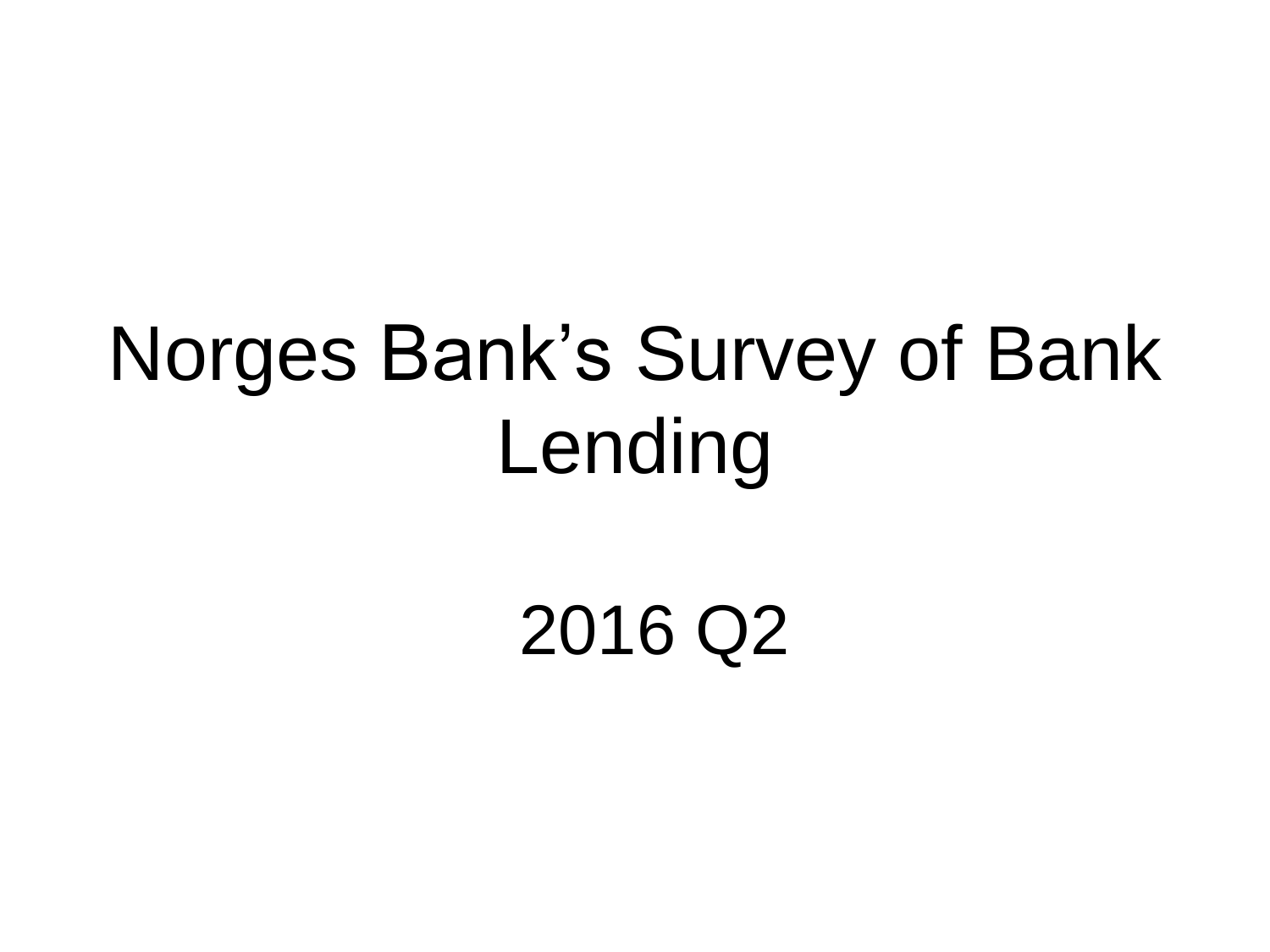

**Chart 1** Household credit demand. Net balances<sup>1), 2)</sup>

1) Net balances are calculated by weighting together the responses in the survey. The blue bars show reported developments for the relevant quarter. The red diamonds show expected developments for that quarter. As from 2015 Q2, there are nine banks in the sample and the weights are based on market shares in 2014. 2) Negative net balances denote falling demand.

3) Repayment loans secured on dwellings.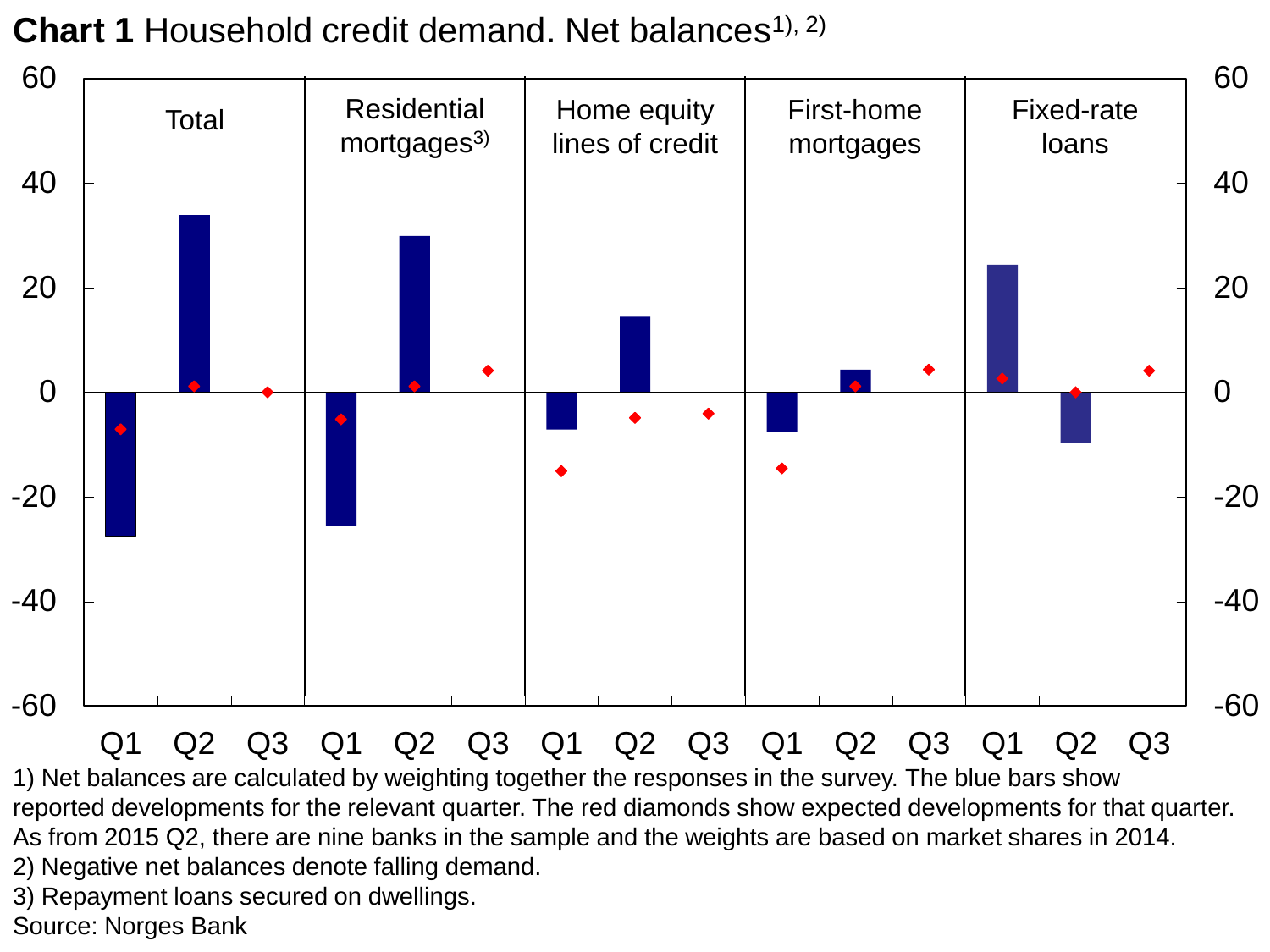**Chart 2** Change in credit standards for households. Factors affecting credit standards. Net balances<sup>1)</sup>



1) See footnote 1 in Chart 1.

2) Negative net balances denote tighter credit standards.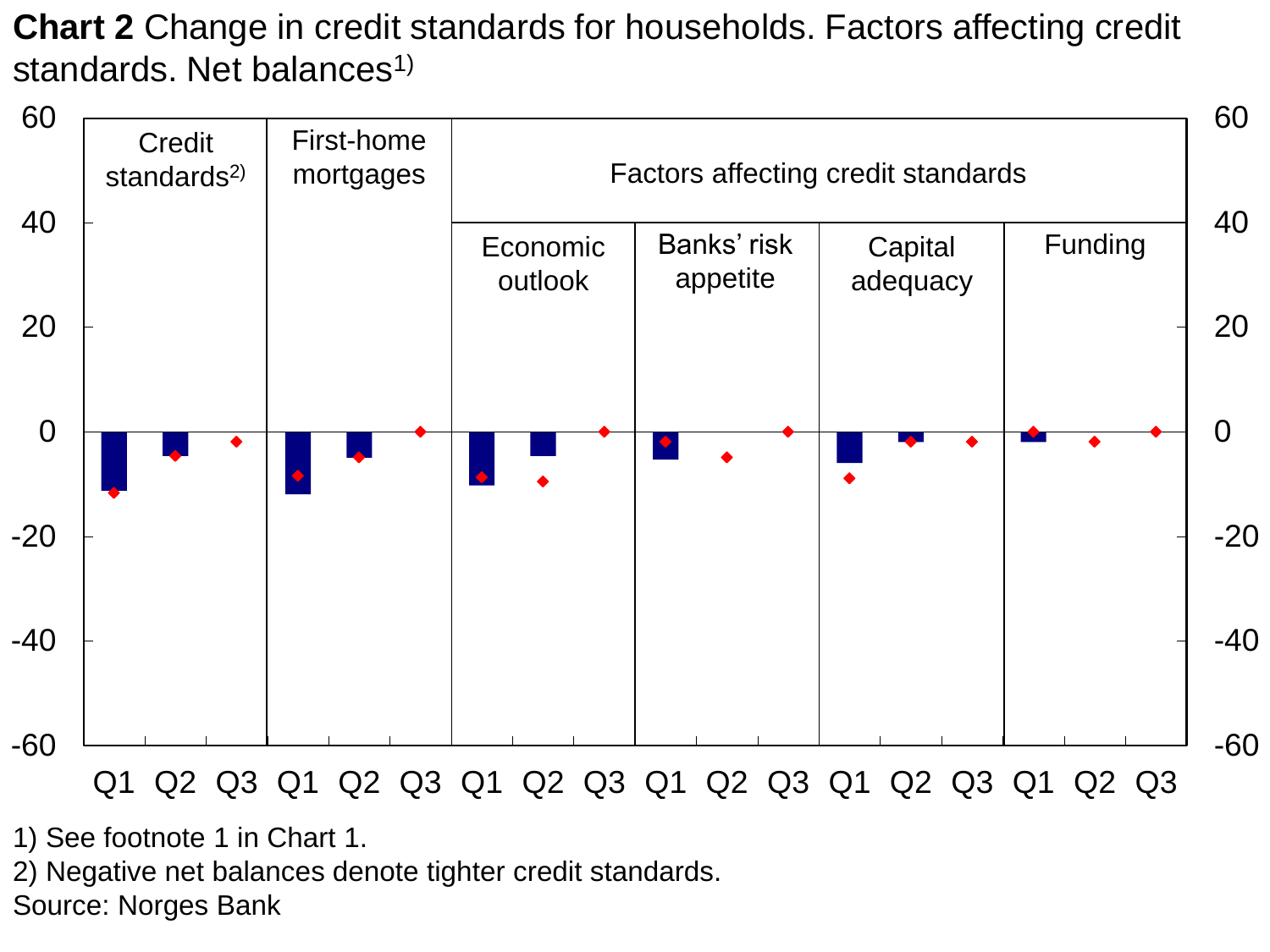**Chart 3** Change in loan conditions for households. Net balances<sup>1), 2)</sup>



1) See footnote 1 in Chart 1.

2) Positive net percentage balances for lending margins denote higher lending margins. Positive net percentage balances for lending margins and fees denote tighter credit standards. Negative net percentage balances for maximum LTI ratio, maximum LTV ratio and use of interest-only periods denote tighter credit standards.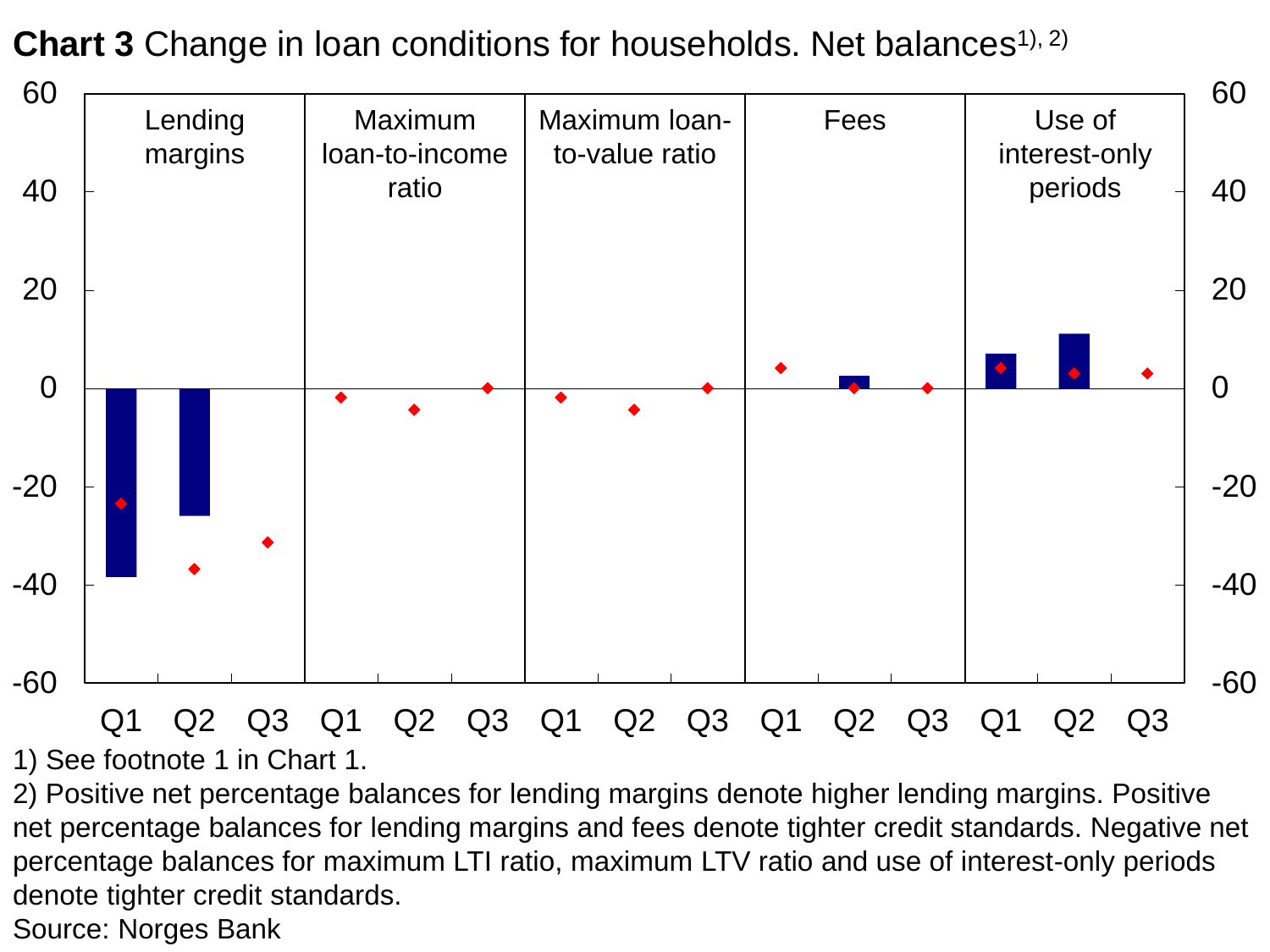**Chart 4** Credit demand among non-financial enterprises and credit line utilisation rate. Net balances<sup>1), 2)</sup>



1) See footnote 1 in Chart 1.

2) Positive net percentage balances denote increased demand or increased credit line utilisation rate. Source: Norges Bank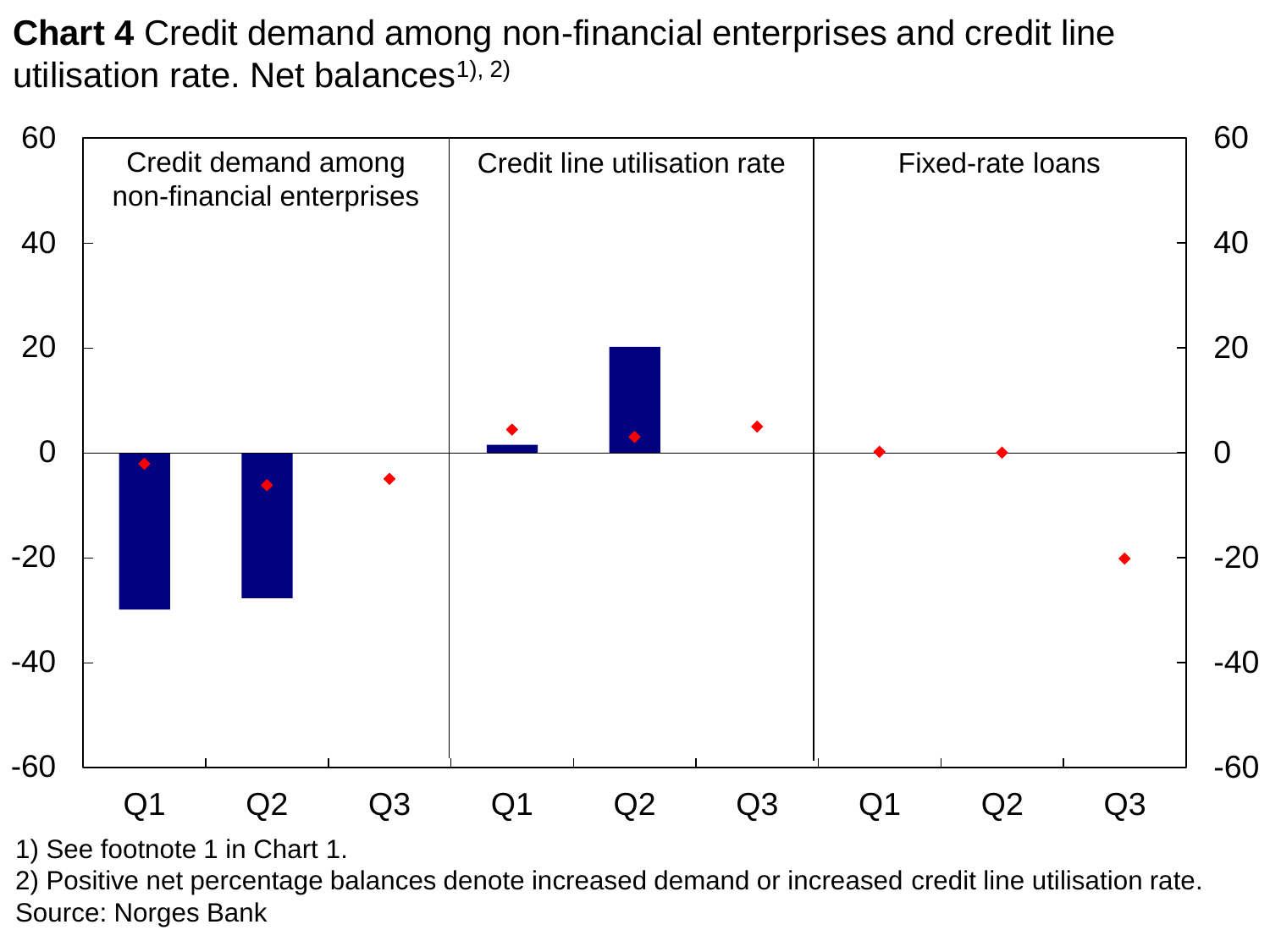**Chart 5** Change in credit standards for non-financial enterprises. Net balances $1, 2)$ 



1) See footnote 1 in Chart 1.

2) Negative net balances denote tighter credit standards.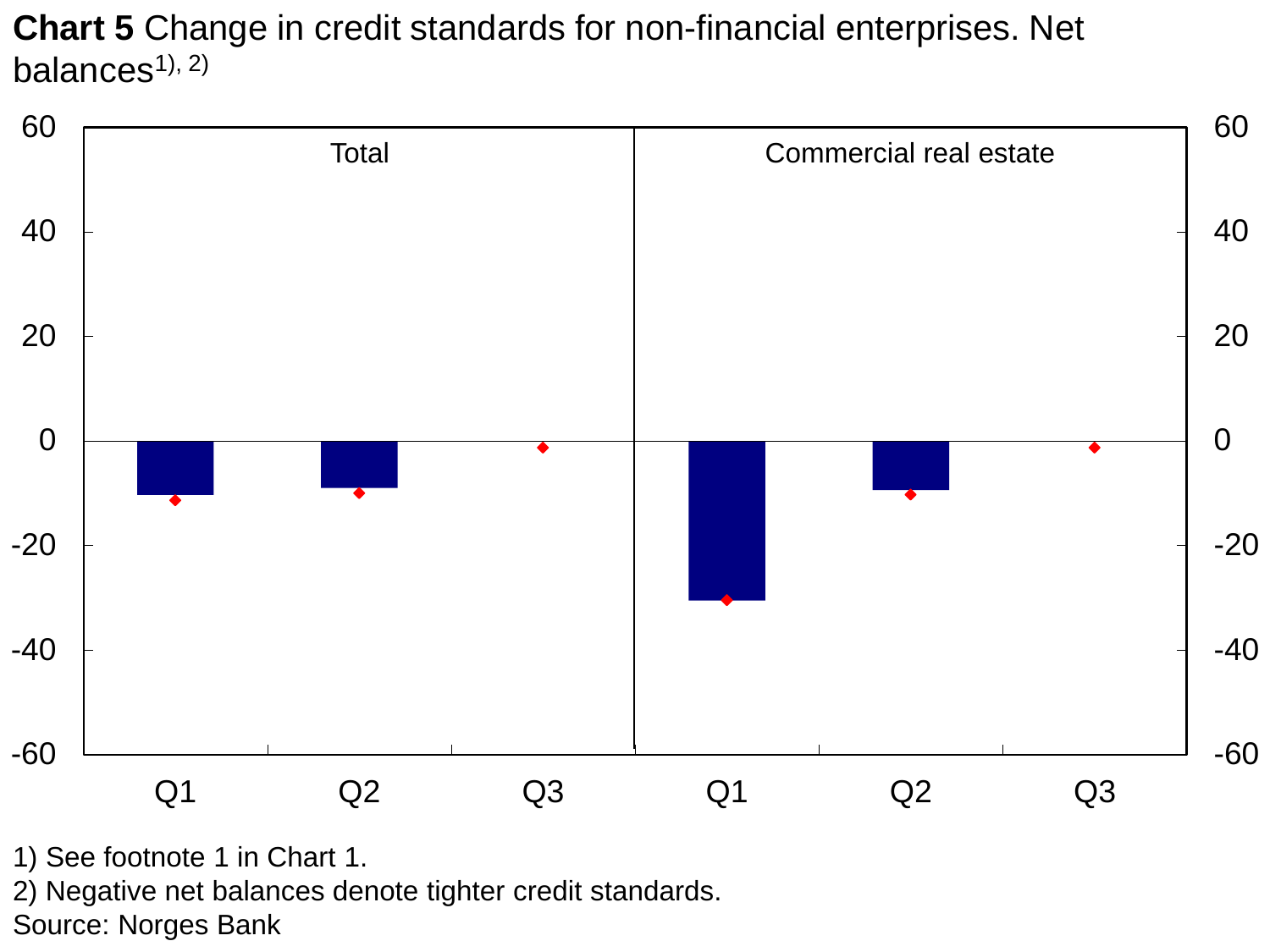**Chart 6** Factors affecting credit standards for non-financial enterprises. Net balances $1, 2)$ 



1) See footnote 1 in Chart 1.

2) Negative net balances denote tighter credit standards.